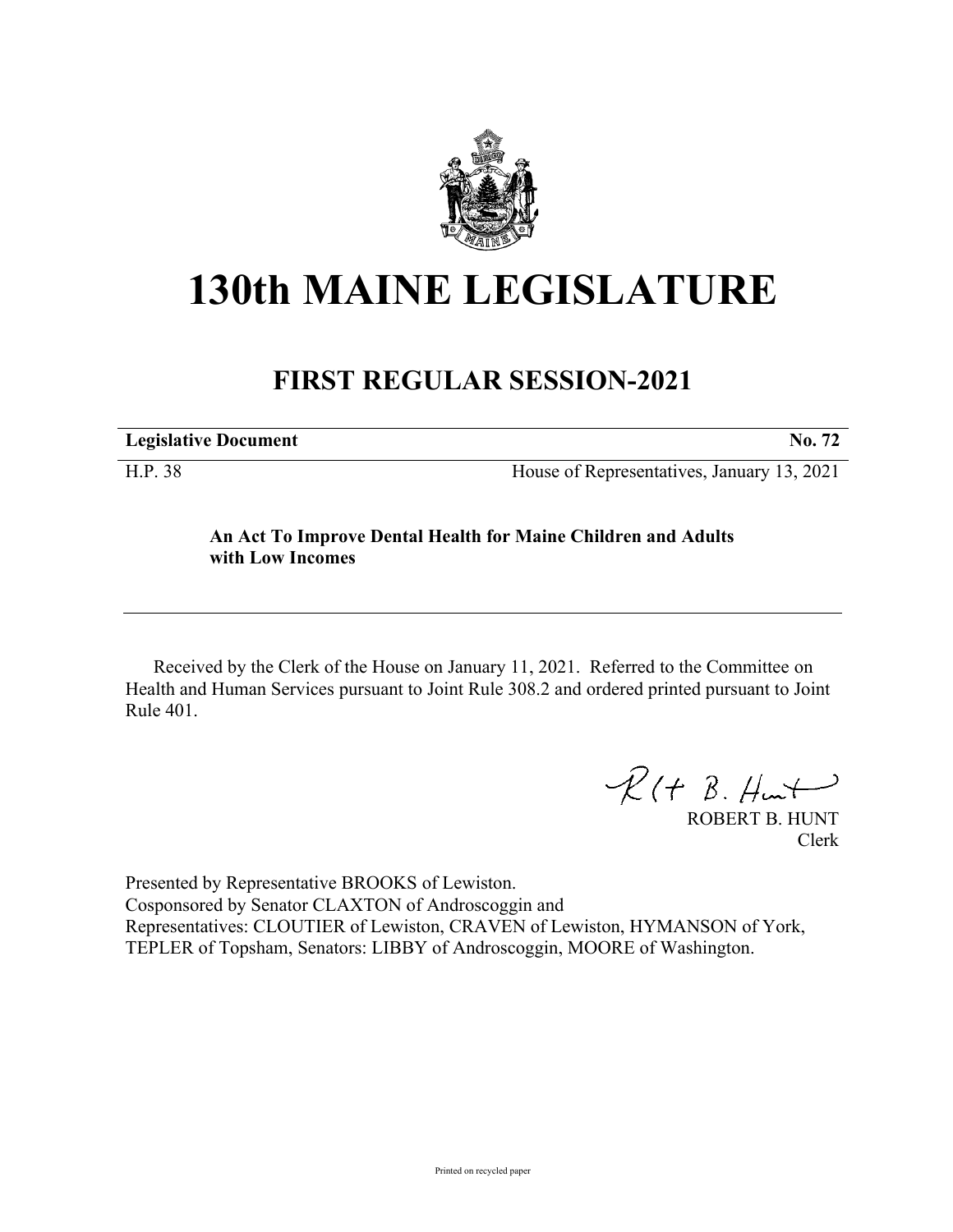| 1              | Be it enacted by the People of the State of Maine as follows:                                  |
|----------------|------------------------------------------------------------------------------------------------|
| $\overline{2}$ | <b>Sec. 1. 22 MRSA §3174-F, sub-§1, as amended by PL 1997, c. 159, §§1 and 2 and</b>           |
| 3              | PL 2003, c. 689, Pt. B, §6, is further amended to read:                                        |
| 4              | 1. Coverage provided. The Department of Health and Human Services shall provide                |
| 5              | the following dental services, reimbursed under the United States Social Security Act, Title   |
| 6              | XIX, or successors to it, to individuals 21 years of age and over <del>, limited to</del> :    |
| 7              | A. Acute surgical care directly related to an accident where traumatic injury has              |
| 8              | occurred. This coverage will only be provided for the first 3 months after the accident;       |
| 9              | B. Oral surgical and related medical procedures not involving the dentition and                |
| 10             | gingiva;                                                                                       |
| 11             | C. Extraction of teeth that are severely decayed and pose a serious threat of infection        |
| 12             | during a major surgical procedure of the cardiovascular system, the skeletal system or         |
| 13             | during radiation therapy for a malignant tumor;                                                |
| 14             | D. Treatment necessary to relieve pain, eliminate infection or prevent imminent tooth          |
| 15             | $loss;$ and                                                                                    |
| 16             | F. Other dental services, including full Full and partial dentures, medically necessary        |
| 17             | to correct or ameliorate an underlying medical condition, if the department determines         |
| 18             | that provision of those services will be cost-effective in comparison to the provision of      |
| 19             | other covered medical services for the treatment of that condition.; and                       |
| 20             | G. Other comprehensive preventive, diagnostic and restorative dental services that are         |
| 21             | medically necessary to maintain good oral and overall health in accordance with rules          |
| 22             | adopted by the department.                                                                     |
| 23             | Sec. 2. 22 MRSA §3174-U, as enacted by PL 1999, c. 301, §1, is repealed and the                |
| 24             | following enacted in its place:                                                                |
| 25             | §3174-U. Medicaid reimbursement for dental services; dental incentive payment                  |
| 26             | program                                                                                        |
| 27             | <b>1. Annual reimbursement review.</b> The department shall conduct an annual review           |
| 28             | of the adequacy of reimbursement rates for dental services for dentists who provide care       |
| 29             | for a disproportionate number of patients whose care is reimbursed through the federal         |
| 30             | Medicaid program and the Cub Care program established in section 3174-T. By December           |
| 31             | 31, 1999, the department shall report to the joint standing committee of the Legislature       |
| 32             | having jurisdiction over health and human services matters on the results of the study,        |
| 33             | including the costs in General Fund and other money.                                           |
| 34             | 2. Dental incentive payment program to expand access to dental services for                    |
| 35             | <b>MaineCare members.</b> For the purpose of increasing access to dental care for children and |
| 36             | adults receiving MaineCare services, a dental incentive payment program is established         |
| 37             | and administered by the department.                                                            |
| 38             | A. The department shall develop the dental incentive payment program by rule. The              |
| 39             | dental incentive payment program must reward dentists who significantly increase the           |
| 40             | number of MaineCare members that enroll as patients or who provide dental services             |
| 41             | to a disproportionate number of MaineCare members. For fiscal year 2021-22 and                 |
| 42             | annually thereafter, the department shall provide $$1,000,000$ in incentive funding to         |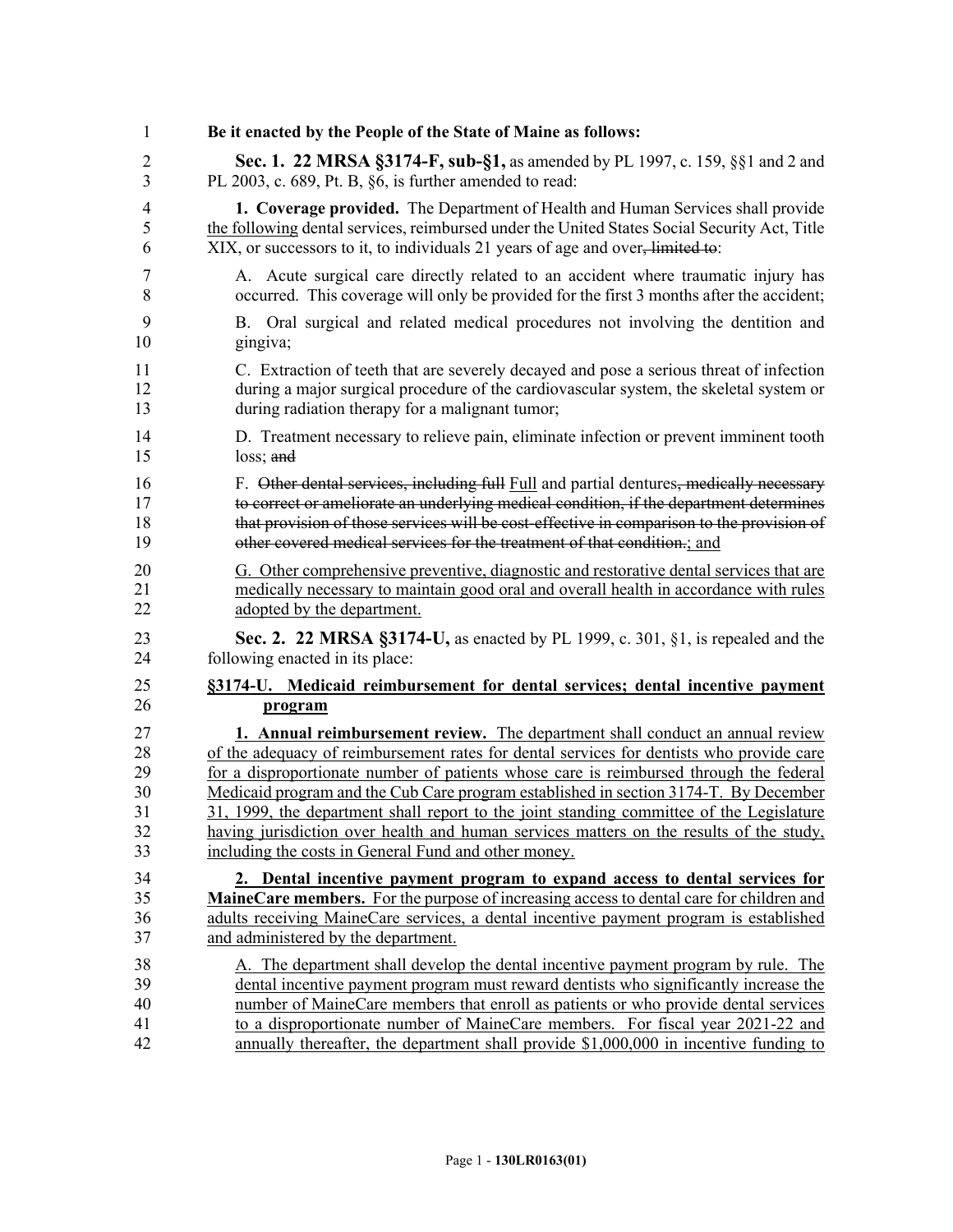| 1              | dentists. The \$1,000,000 in incentive funding can include reimbursements to dentists        |
|----------------|----------------------------------------------------------------------------------------------|
| $\overline{2}$ | through the federal Medicaid program and the Cub Care program established in section         |
| 3              | $3174 - T$ .                                                                                 |
| $\overline{4}$ | B. Annually, the department shall establish a dental access benchmark against which          |
| 5              | progress in increasing access to dental care for MaineCare members through the dental        |
| 6              | incentive payment program is measured.                                                       |
| 7              | C. Beginning in fiscal year 2023-24 and annually thereafter, the department shall            |
| 8              | review the effectiveness of the dental incentive payment program in meeting the              |
| 9              | benchmarks established pursuant to paragraph B. If the program fails to meet the             |
| 10             | established benchmarks, the department shall:                                                |
| 11             | (1) Convene a working group to recommend improvements to the dental incentive                |
| 12             | payment program that will better ensure effectiveness in increasing access to dental         |
| 13             | care for MaineCare members. The working group must consist of members                        |
| 14             | representing MaineCare members, a statewide dental association, a statewide                  |
| 15             | dental hygienists association, a statewide primary care association and other                |
| 16             | persons with policy expertise or experience in promoting access to dental care for           |
| 17             | individuals with low incomes; and                                                            |
| 18             | (2) Adopt rules to restructure the dental incentive payment program. When                    |
| 19             | adopting rules, the department shall consider the recommendations of the working             |
| 20             | group pursuant to subparagraph (1) and the department's experience with the dental           |
| 21             | incentive payment program and the experience of other states with similar                    |
| 22             | programs.                                                                                    |
| 23             | D. The department shall adopt rules to implement this section. Rules adopted pursuant        |
| 24             | to this paragraph are routine technical rules as defined in Title 5, chapter 375,            |
| 25             | subchapter 2-A.                                                                              |
| 26             | Sec. 3. Dental incentive payment program; rulemaking; working group.                         |
| 27             | 1. Rulemaking. By January 1, 2022, the Department of Health and Human Services               |
| 28             | shall adopt an emergency rule to implement provisions of the Maine Revised Statutes, Title   |
| 29             | 22, section 3174-U, subsection 2. When adopting rules, the department shall consider         |
| 30             | recommendations provided by a working group pursuant to subsection 2.                        |
| 31             | 2. Working group. No later than October 1, 2021 and prior to adopting rules pursuant         |
| 32             | to subsection 1 to implement provisions of the Maine Revised Statutes, Title 22, section     |
| 33             | 3174-U, subsection 2, the Department of Health and Human Services shall convene a            |
| 34             | working group to make recommendations to the department for the design of a dental           |
| 35             | incentive payment program rewarding dentists who significantly increase the number of        |
| 36             | MaineCare members that enroll as patients or who provide dental services to a                |
| 37             | disproportionate number of MaineCare members. The working group must consist of              |
| 38             | members representing MaineCare members, a statewide dental association, a statewide          |
| 39             | dental hygienists association, a statewide primary care association and other persons with   |
| 40             | policy expertise or experience in promoting access to dental care for individuals with low   |
| 41             | incomes.                                                                                     |
| 42             | Sec. 4. Rulemaking; coverage for adult dental services. By January 1, 2022,                  |
| 43             | the department shall adopt routine technical rules as defined in the Maine Revised Statutes, |